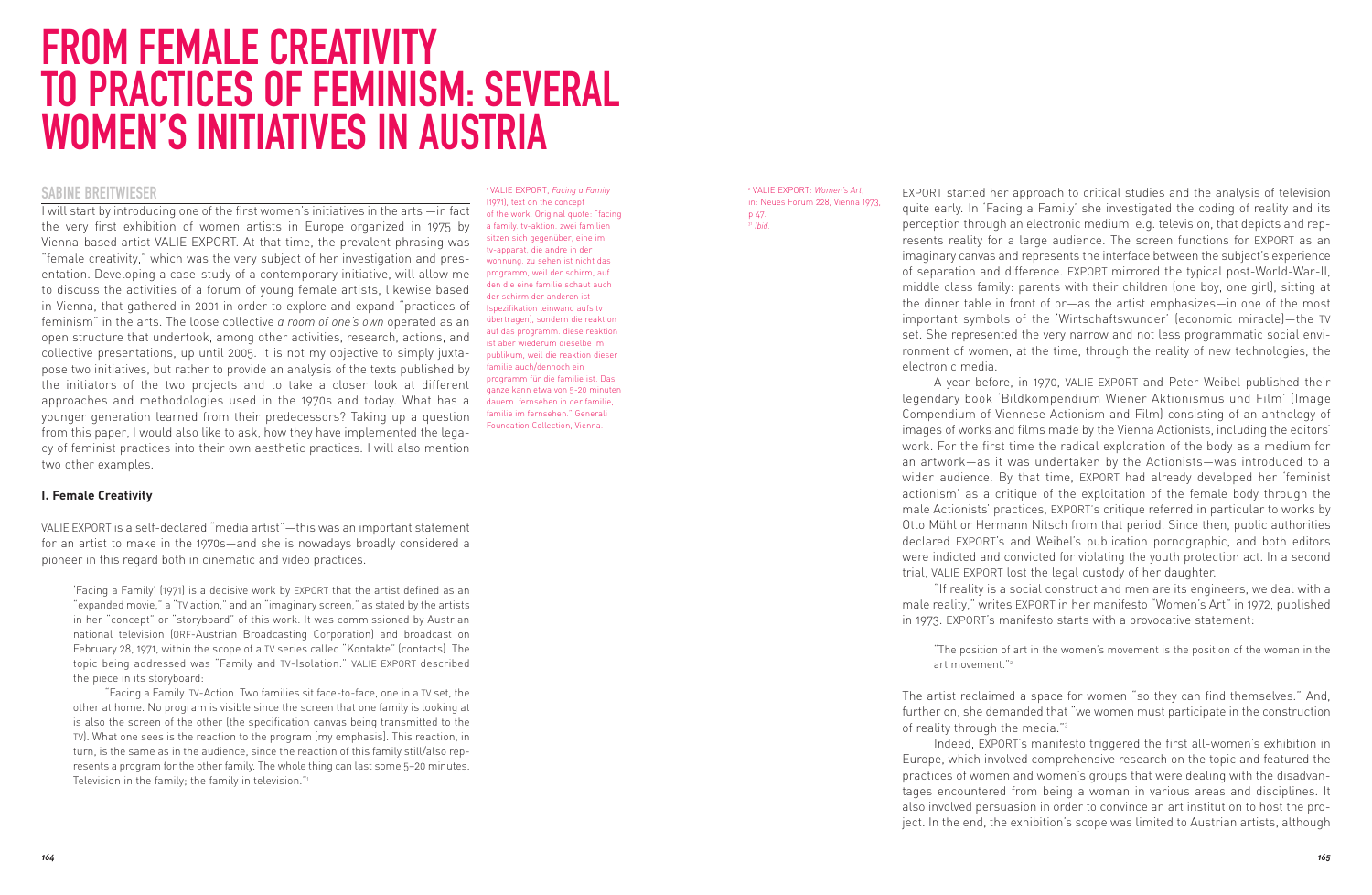EXPORT had collected material from both Europe and the United States. Her letters to institutions in England, Germany, and the Netherlands offering to present the exhibition there as well were not crowned with success. Most of the institutions did not bother to respond.

Finally, in 1975, the exhibition 'Magna. Feminismus: Kunst und Kreativität' (Magna. Feminism: Art and Creativity) took place at the avant-garde gallery nächst St. Stephan in Vienna. On the the catalogue's cover, the exhibition was presented as:

"A survey on the female sensibility, imagination, projection and problematics, suggested through a tableaux of pictures, objects, photographs, lectures, discussions, readings, films and video screenings and actions."4

In her introduction to the catalogue of 'Magna', VALIE EXPORT writes about her intention—motivated by reports on the energy of the women's movement in the United States—to organize a European women's symposium on female creativity, including an exhibition, lectures, film screenings, actions, etcetera —all of which were "meant to make manifest the 'new' consciousness of the woman, strengthening it through its impact on the public."5

'Magna' introduced fine arts, videos, and it also included film screenings by female artists such as Friedl Bondy (later Friedl Kubelka and recently renamed to 'vom Gröller'), VALIE EXPORT, Rebecca Horn, Birgit Jürgensen, Maria Lassnig, Friederike Pezold, and Katharina Sieverding, among many others. Writings by Elfriede Gerstl, Elfriede Jelinek, Friederike Mayröcker, and others were presented in public readings. Music by Dorothy Jannone and Franca Sacchi was performed. A series of lectures by Peter Gorsen, Gislind Nabakowski and others introduced art theory and history on the subject of the exhibition in the frame of the annual art talks hosted by the gallery. In her manifesto EXPORT concluded:

"Art can be a medium of our self-determination that brings new values for [the] art, that respective values that will change the reality through cultural sign processes, towards an adjustment of female needs. The future of [the] women will be the future of the history of [the] women."6

In her text "On the History of [the] Woman in Art History," included in the 'Magna' catalogue, EXPORT further elaborated on the topic of women as historic subjects:

"If (as has been maintained) the repression of women has been a historic necessity for the development of humankind, so is now, too, the liberation of women."7

VALIE EXPORT, ed.: Magna. Feminismus: Kunst und Kreativität. Ein Überblick über die weibliche Sensibilität, Imagination, Projektion und Problematik, suggeriert durch ein Tableau von Bildern, Objekten, Fotos, Vorträgen, Diskussionen, Lesungen, Filmen, Videobändern und Aktionen, Vienna 1975. <sup>5</sup> *Ibid.,* p 1. Original quote: "[…] das 'neue' bewußtsein der frau manifestieren und, durch seine öffentliche wirkung, verstärken sollte." <sup>6</sup> VALIE EXPORT: *Women's Art* (see note 2), original quote: "die kunst kann ein medium unserer selbstbestimmung sein, und diese bringt der kunst neue werte, diese werte werden über den kulturellen zeichenprozess die wirklichkeit verändern, einer anpassung an die weiblichen bedürfnisse entgegen. Die zukunft der frau wird die geschichte der frau sein." <sup>7</sup> VALIE EXPORT: Zur Geschichte der Frau in der Kunstgeschichte. in: Magna (see note 4), p 11. Original quote: "Wenn (wie behauptet) die unterdrückung der frau für die entwicklung der menschheit geschichtlich notwendig war, so ist es nun die befreiung der frau ebenfalls."

<sup>8</sup> The published German translation reads: 'Warum separierte Frauenkunst?'. <sup>9</sup> *Art and Artists,* 1973. <sup>10</sup> Lucy Lippard*, Six Years: The Dematerialization of the Art Object from 1966 to 1972*. <sup>11</sup> *Magna* (see note 4), p 3. <sup>12</sup> Silvia Eiblmayer, VALIE EXPORT, Monika Prischl-Maier, eds.: KUNST MIT EIGEN-SINN: Aktuelle Kunst von Frauen. Texte und Dokumentationen, Vienna, Munich 1985.

The catalogue also includes an interview conducted by EXPORT with modernist artist Meret Oppenheim, and reprints a German translation of a seminal feminist text by Lucy Lippard, titled "Why a Separate Women's Art?,"<sup>8</sup> first published in the catalogue 'Ten Artists' (New York, 1973) and in the magazine 'Art and Artists' (1973)<sup>9</sup>. Art critic Lippard—who in the same year published her volume on the "dematerialization of the art object" concludes its documentation of conceptual art practices in 1972<sup>10</sup>:

"Art critics still don't hesitate to use the word 'feminine' in a judgmental con text, one that once caused women to avoid integrating gentle lines, sewn materials, household items, as well as pastel colors (especially pink!) into their works of art. Nowadays, women are certainly far from considering it to be a major compliment when being told they paint like men. Works by female artists that are shown in various exhibitions or similar collections originate from such a wide range of different art movements that it is nearly impossible to speak of a 'feminine' art per se. And yet there is no doubt that the female world of experience differs sociologically and biologically from that of the male. If art actually comes from inside—as it should—then it has to manifest in different ways."11

### **II. Kunst mit Eigen-Sinn: Art with Self-Will**

In 1985 VALIE EXPORT and Silvia Eiblmayr—in collaboration with Heidi Grund mann (video section) Cathrin Pichler (catalogue)—organized the "international exhibition of current art by women," as the subtitle of the exhibition 'KUNST MIT EIGEN-SINN'.<sup>"</sup> A large survey of art made by women presented at the former 'Museum des 20. Jahrhunderts' (Museum of the 20<sup>th</sup> Century) in Vienna also comprehended a program with performances, film and video screenings, and a three-day symposium on the topic of 'Female Aesthetics: Fiction, Idea or Realistic Project?'

This project represented what EXPORT more or less had already intended in the 1970s: it introduced about eighty female artists in the exhibition, from all over the world including Helena Almeida, Barbara Bloom, Sophie Calle, Helen Chadwick, Isa Genzken, Jenni Holzer, Barbara Kruger, Maria Lassnig, Lea Lublin, Cindy Sherman, Nancy Spero, and Adriena Simotova, just to name a few. In addition, it incorporated a public program with film and video screenings as well as an international symposium.

In the introduction, EXPORT quotes excerpts from her 1972 manifesto and re-elaborates her ideas in order to bring them into the context of an exhibition of this type in the 1980s: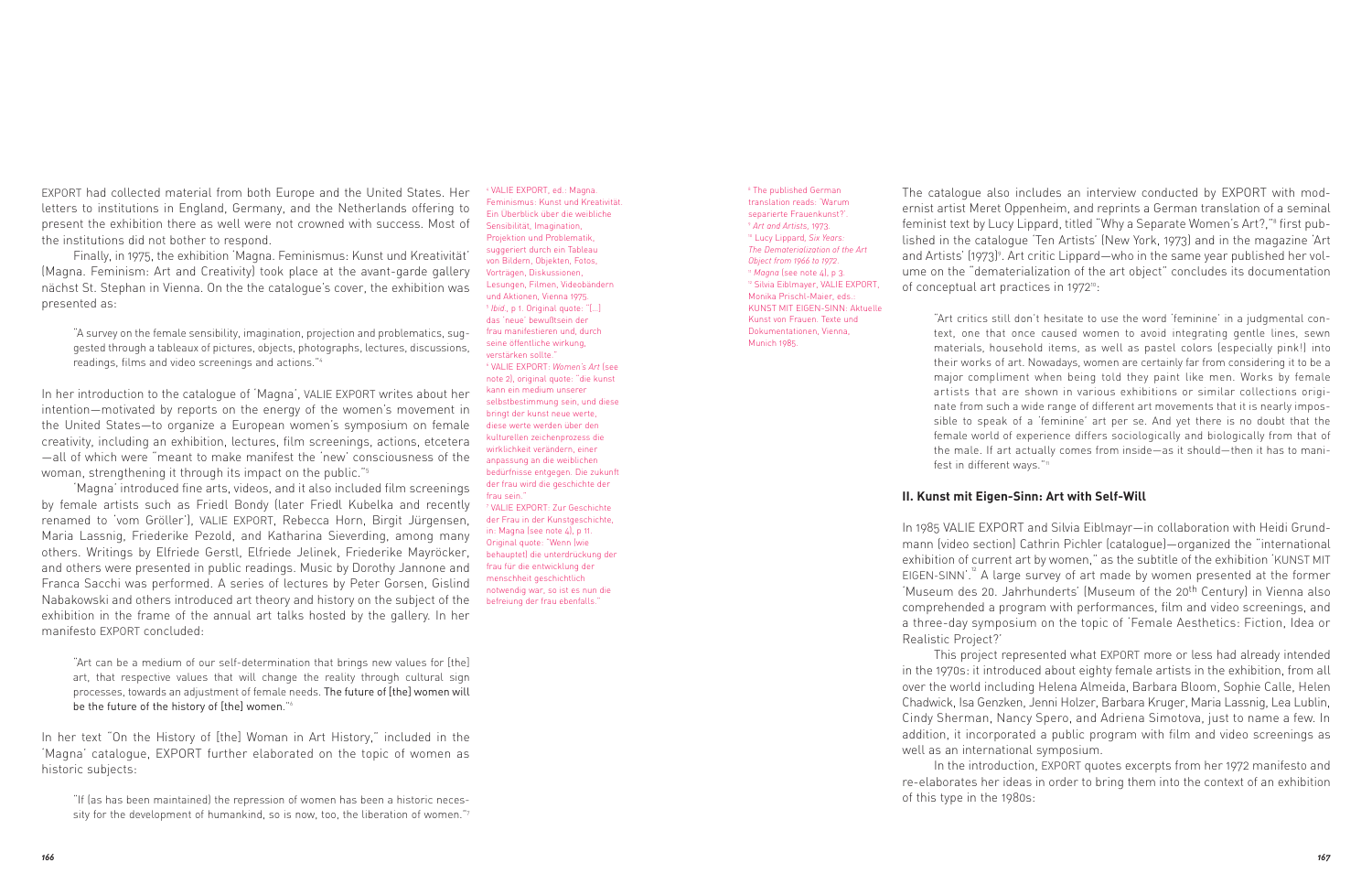and 1970s have transformed the profile of this society, have made its face more humane. Through its fissures a new sense of meaning has risen to the surface like a periscope. … The viewpoint according to which social unity is considered to be founded upon family sacrifice is losing its pathos. … The home no longer remains the place of socialization, and parents no longer remain the facilitators of self-realization. … The stratification of social processes as a cause of inequality cannot be quantitatively suspended, but must suspend itself. … 'Art with Self-Will' represents such an implosion of the stratification, of contention with the other quality. … Through historical exposure, the woman experiences history as skin, as a form of coalescence. In the perception of this disparity, she grapples from the future a new history, which will become a medium of her self-realization."<sup>13</sup> **III.** *A Room of One's Own*

"Present-day society is no longer one where women are isolated without rejoinder in the scope of discourse. The subversive strategies and provocations of the 1960s

How does the younger generation of female artists respond to the legacy of the earlier movement of feminism and its initiatives?

Nearly thirty years after 'Magna', in 2001, the female artist's collective *a room of one's own* premiered at the Vienna Secession with an exhibition entitled 'Experiment 2a'. Contrary to EXPORT's self-initiative, this project arose from of an institutional opportunity. Artist Carola Dertnig was invited to participate in a show at the Vienna Secession within the framework of a project series called 'Experiment', initiated by artist and board member Dorit Margreiter, which at the time invited the participation of female curators exclusively.

"The motivation to initiate the forum was a result of the recognition that feminist practices have not yet reached the point that radical theories bring into focus. We are nowhere near being able to rest on the 'warmed cushion' that our mothers and grandmothers fought to give us."<sup>14</sup>

With these words the collective initiative, which ceased its activities in the year 2005, introduced itself on its website. *a room of one's own* was not only explicitly referring to Virginia Woolf's renowned essay from 1929<sup>15</sup> —already quoted by EXPORT in the 'Magna' catalogue—but also focused on the historical roots of the women's movement. The group defined itself programmatically as a "forum of young women artists for discussing, investigating and expanding contemporary feminist discourses and practices."16

"The contexts occupied through feminist struggles must be repeatedly redefined and worked over. For this reason, it is necessary to pick up at the point, where the generations before us stopped and to continue working with the feminist history that exists so far.

"Die gegenwärtige Gesellschaft ist keine mehr, wo Frauen angesichts eines Diskurses ohne Antwort isoliert sind. Die subversiven Strategien und Provokationen der 60er und 70er Jahre haben das Profil dieser Gesellschaft transformiert, ihr Gesicht menschlicher gemacht. In den Brüchen ist ein neuer Sinn emporgestiegen wie ein Periskop. … Die Ansicht, daß sich im familären Opfer der soziale Zusammenhalt gründet, verliert ihr Pathos. … Das Heim bleibt nicht mehr der Ort der Sozialisation, Eltern bleiben nicht mehr die Topik der Selbstrealisation. … Die Stratifizierung der sozialen Prozesse als Ursache der Ungleichheit kann nicht quantitative aufgehoben werden, sondern muss sich selbst aufheben. … Kunst mit Eigen-Sinn ist so eine Implosion der Stratifizierung, einer Auseinandersetzung mit der anderen Qualität. … In der historischen Entblößung erfährt die Frau die Geschichte als Haut, als Form der Verwachsung. In der Empfindung dieser Unterschiedlichkeit holt sie sich aus der Zukunft eine neue Geschichte, die ein Medium ihrer Selbstrealisation sein wird." <sup>14</sup> www.aroomofonesown.at [March 2011] <sup>15</sup> Virginia Woolf (1882–1941): *A Room of One's Own*; "A Woman Needs Money and A Room of Its Own to Write Fiction" is one of the most quoted text in the women's movement. www.aroomofonesown.at [March 2011]

<sup>3</sup> Ibid. p. 7. Original quote:

<sup>17</sup> *Ibid.* <sup>18</sup> *Ibid.* <sup>19</sup> *Ibid.*

[While] … male colleagues, … are thus almost automatically provided with the whole package, i.e. a professorship, a retrospective in the museum and a place in history, it is evident that young contemporary female artists usually persevere in subculture or emerge with a brief success, only to vanish again.

With the exception of the ONE woman per generation— this ONE woman then has the multi-disciplinary function of covering every section of art and representing a balanced relationship to the outside. The women artists of the same generation have already disappeared again and the next generation can barely remember their predecessors, let alone discover their traces in archives and libraries.

For this reason, this forum was initiated, in order to create an open field, in which a discourse can be established for actively processing feminist issues with processual strategies and thus positing new actions."<sup>7</sup>

### What were the new actions like?

In the exhibition 'Experiment 2b'—following the first one at the Secession in 2002—the collective presented the results of current research through an audio installation that provided access to interview material. Skirts for sale were especially produced for the exhibition and printed with questions and statements taken from the group's discussions. Thanks to their simple rectangular cut, the skirts could be easily transformed into banners with political messages. A demonstration video playfully explained the practice of wearing skirts and transforming them into banners.

"Over the course of its history, the skirt has been an article of clothing for both women and men. Accordingly, it is used in this exhibition as a metaphor for gender bending. Starting from an expanded concept of space, wearing skirts/carrying banners takes the statements and demands out of an art context into the surroundings of everyday life. Feminism is not a separate discourse, but has significance for the whole of society. 'Feministische Forderungen sind tragbar'! (Feminist de mands are fitting!)"18

The most radical action was the donation of the early work of *a room of one's own* to ten of the most powerful and leading art museums, "chosen as examples for their contemporary exhibition and collection practices."<sup>19</sup> This intervention into the usually male-dominated collections in museums was part of the exhibition 'Mothers of Invention—Where Is Performance Coming From' which took place at the Factory of the Museum of Modern Art in Vienna in 2004. This large exhibition, organized by two artists from the group— Carola Dertnig and Stefanie Seibold—intended to demonstrate how perfor mance is intertwined with political and social issues, thus contributing to a reassessment of historical and contemporary performance strategies, particularly by women.